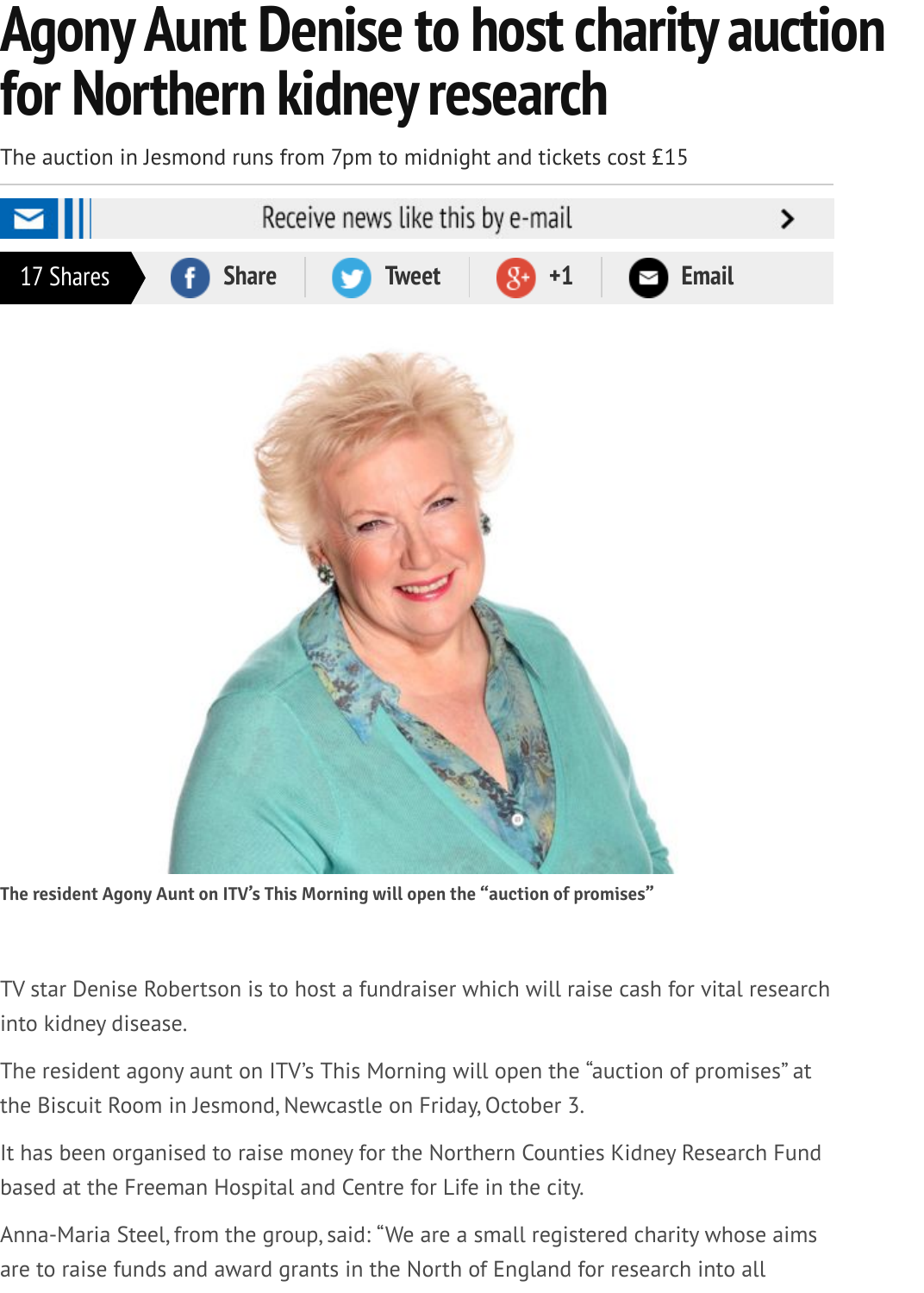Chronicle and Journal.

Anna-Maria added: "Kidney research is often an overlooked area of medical research.

"I myself had a kidney transplant at the Freeman Hospital in January and it really has been life-changing."

The auction in Jesmond runs from 7pm to midnight and tickets cost £15, to include welcome drinks and food.

To buy, visit nckrf.org.uk or tweet your interest to  $@N{\rm CKRF}$ 

### Promoted Stories



How to improve your credit rating





What Was Found in This Abandoned Building is Unreal… (Viral Nova)



Low cost ways to improve A Car for Those Who your home (Supersavvyme)



Don't Like Boxy MPVs (What Car?)



There Are 7 Types of [English Surnames —](http://www.experian.co.uk/experianhome2/) Which One Is Yours? (Ancestry)



[What This Couple Did](http://www.viralnova.com/explored-office-building-gallery/?mb=out) With an Old Camper Takes DIY to the… (Viral Nova)



[Which Cars Could Help](http://www.supersavvyme.co.uk/home-and-garden/decorating/article/low-cost-ways-to-improve-your-home) You Save Big on Insurance? (Auto Express)



Top 20 Professional Wrestlers Who Have Lo Their Way (TheSportster)

## [Also on the Chron](http://blogs.ancestry.co.uk/cm/there-are-7-types-of-english-surnames-which-one-is-yours/)[icle](http://www.viralnova.com/camper-project-gallery/?mb=out)